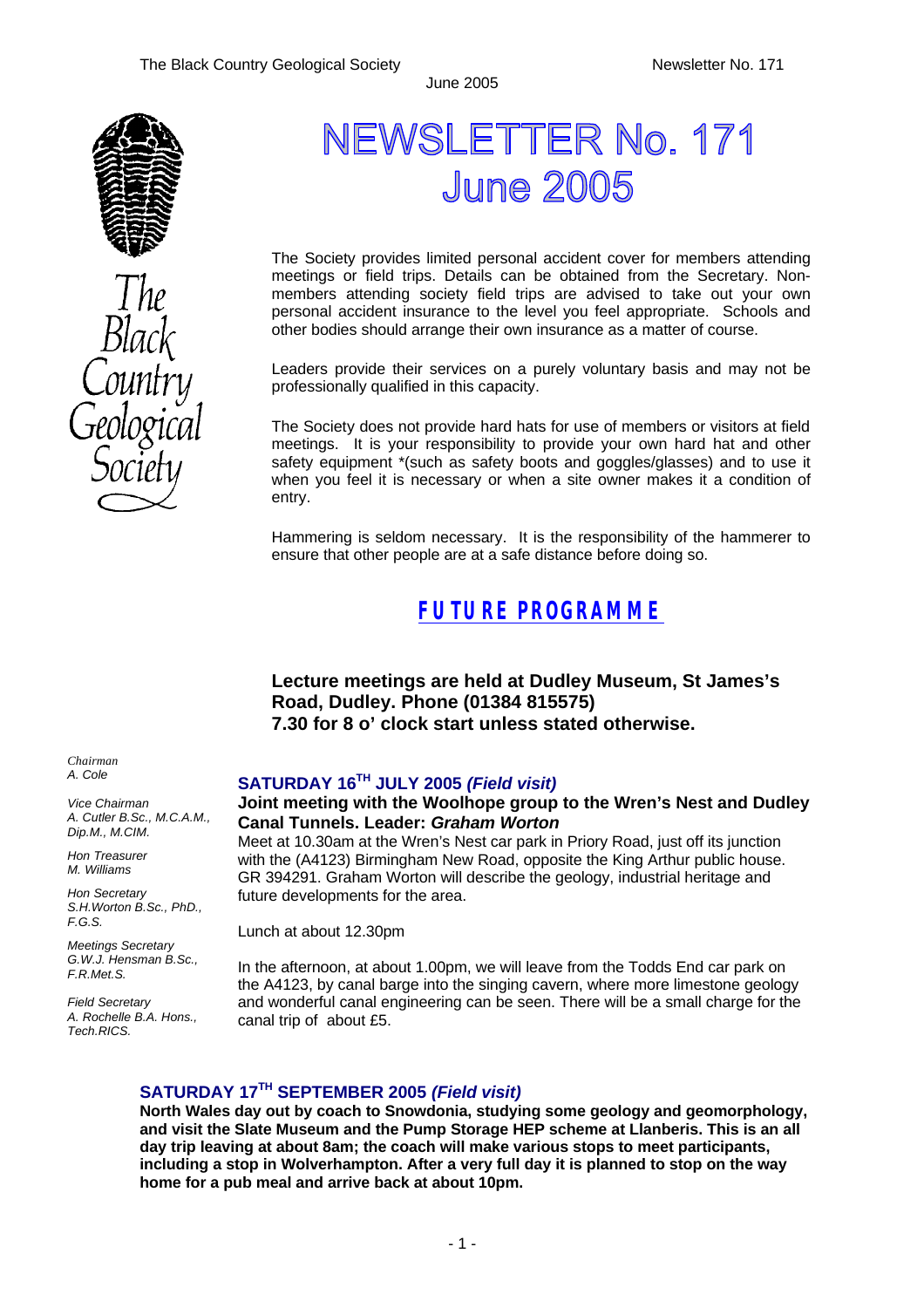**This is a similar event to the very popular coach trip last year which was enjoyed by all those who took part. However, before we can book the coach and make other arrangements, we need some indication of likely numbers. If you are** *interested* **in attending, please telephone** *Andrew Rochelle. (01952 299136)*

### **MONDAY 26TH SEPTEMBER 2005** *(indoor Meeting)* **PROVISIONAL AND TO BE CONFIRMED**

#### **Professor Andy Saunders, Dept. of Geology, University of Leicester. "Global Mass Extinctions: Volcanoes versus Impacts."**

Professor Saunders was born in the West Midlands and educated at High Arcal Grammar School in Sedgley, and so he is familiar with the Wren's Nest and the Baggeridge spoil heaps! He read geology at Sheffield and took his PhD in Birmingham. His research has been mostly into igneous petrology and geochemistry, and he is now working on mantle plumes and their relationships to volcanism and mass extinctions.

#### **SATURDAY 1st OCTOBER 2005** *(Field visit)*

Proposed field visit to Barrow Hill Nature Reserve, 'The Dudley Volcano'.

#### **MONDAY 31ST 0CTOBER** *(Indoor Meeting)*

**Liam Herringshaw. "Wenlock Limestone."** This is the talk that was transferred from the cancelled meeting of June  $6<sup>th</sup>$ .

### **MONDAY 28TH NOVEMBER** *(Indoor Meeting)*

#### **Members' Evening.**

Members are invited to think about any contribution they feel they may be able to make – no matter how slight – for the  $3<sup>rd</sup>$  Members' Evening. These have proved to be so enjoyable in the past. Refreshments are provided.

### *APOLOGY*

Our apologies to those members who came to the Museum on the evening of June 6<sup>th</sup> only to find that the meeting had been cancelled. We did inform those members on the email list and made an announcement at the meeting of May  $9<sup>th</sup>$ , but this did not reach every member. We will devise a more reliable system so that this does not reoccur, and to those who did waste an evening we are very sorry.

### *EDITORIAL*

#### **Graham Worton steps down as BCGS Chairman.**

Graham Worton had completed five years as BCGS Chairman when he retired from the post at the AGM. He had been an active committee member at the heart of most of our activities for many years previously, but it was only after some prolonged cajoling that he had been persuaded to take over from myself. He was the obvious choice and I marvel at how he kept (and still keeps) his enthusiasm for the day job so alive in leisure time too.

With Graham already in post as Dudley Museum Geologist when he took up the reins, members have benefited from special viewings of new displays or visiting exhibitions, and the Society's use of the Museum as its primary indoor venue was made easier.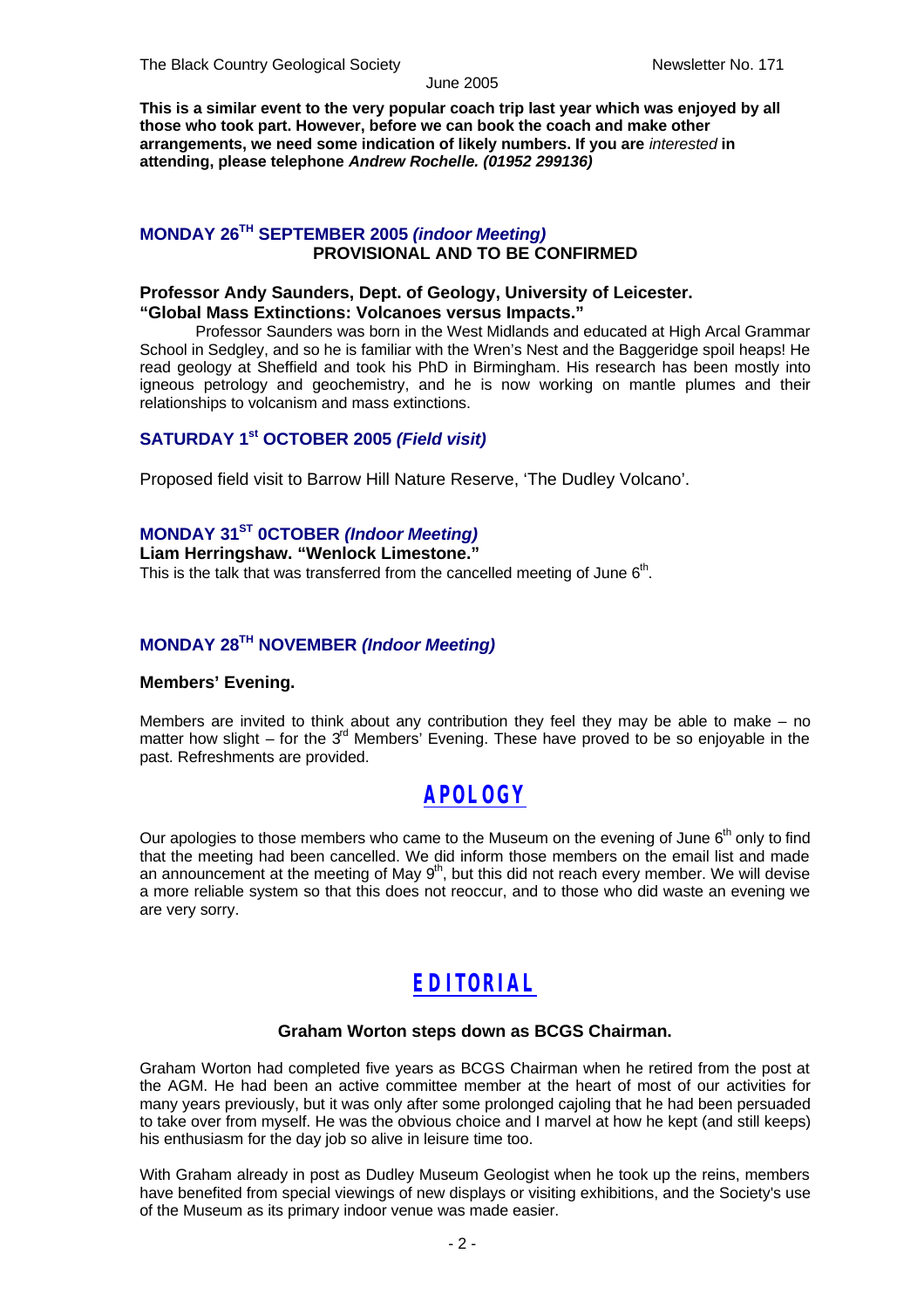Graham led from the front and has always more than pulled his weight in leading field meetings or giving talks, and remember, as the museum receives a constant stream of requests, he was also giving talks to other organisations in between.

All members share the kudos that the BCGS reputation for geoconservation brings. Graham has always been fully immersed in those activities and he has brought even greater influence to bear especially within Dudley MBC in voicing concerns or progressing initiatives, which keep geology at the forefront.

Mounting responsibilities and the associated pressures, like the impending 50th Anniversary year of Wren's Nest and the Rock and Fossil Fair, to name but two, are making demands that would adversely affect the Chairmanship, and he was unwilling to accept these, and it would be unfair and unreasonable of us to expect him to continue.

Although now divested of BCGS responsibilities, Graham remains an enthusiastic and loyal member and we thank him wholeheartedly for his tenure in office.

Alan Cutler

### *MEETINGS REPORTS*

#### **Annual General Meeting; MONDAY 4th April 2005**

The thirtieth annual general meeting of the Society was held on 4<sup>th</sup> April 2005 at Dudley Museum and Art Gallery. Twenty-two members were present with apologies for absence received from Bob Bucki.

Minutes of the 2004 AGM had been distributed, taken as read and approved, proposed by Joy Duckworth and seconded by Barbara Russell. Mike Williams presented a statement of the accounts and treasurer's report. In this year the income stream to the society had reduced due to a decline in membership levels, which amounted to a reduction in income of some £150. In addition, costs of room hire, insurance and administration had all risen. For these reasons the committee are proposing to increase subscription levels from 2006 onwards by £5, for all categories except students. This was considered essential if we are to continue to provide events such as the subsidised field trip, which proved so popular in 2004. Two subsidised field trips, to Matlock and North Wales are planned for this year. The accounts and report were proposed by Alan Cutler and seconded by Alf Cole.

The chairman, Graham Worton, then presented his Annual Report. Graham reported on another successful year for the society. The committee had arranged and delivered a very varied and exciting programme with particular thanks going to Andrew and Gordon. The subsidised coach trip had proved a popular new initiative and it was hoped that many more members would take part in this year's trip. Membership levels had fallen slightly but the society was still very much solvent. Society members had, once again, been involved in various conservation activities. This year these had been particularly exciting with the society working in partnership with Dudley MBC and its Dudley Museum and Art Gallery to successfully bid for grant monies from the Aggregates Sustainability Levy Funds (ASLF) and from English Nature's Environmental Impacts team. Both of these successes have made possible some really important projects which simply would never have happened without it, but which will make the future for geoconservation in our area much more secure and with access to many more opportunities and resources as a result. The English Nature funding in particular has enabled a Black Country wide Geodiversity Action Planning Team to be formed that includes heritage and planning representatives of each local authority, the Wildlife Trust and the Black Country Consortium. This work involved BCGS dedication and initiative driving in quite a series of high-level meetings. These have made it possible to raise the profile of geological heritage in all formal heritage, development control and conservation agendas and policy frameworks, putting the possibility of a Black Country Geopark as a tangible and desirable ambition for the Black Country within the vision of those who can make it happen. The ASLF monies have delivered a number of projects. As part of this work we have carried out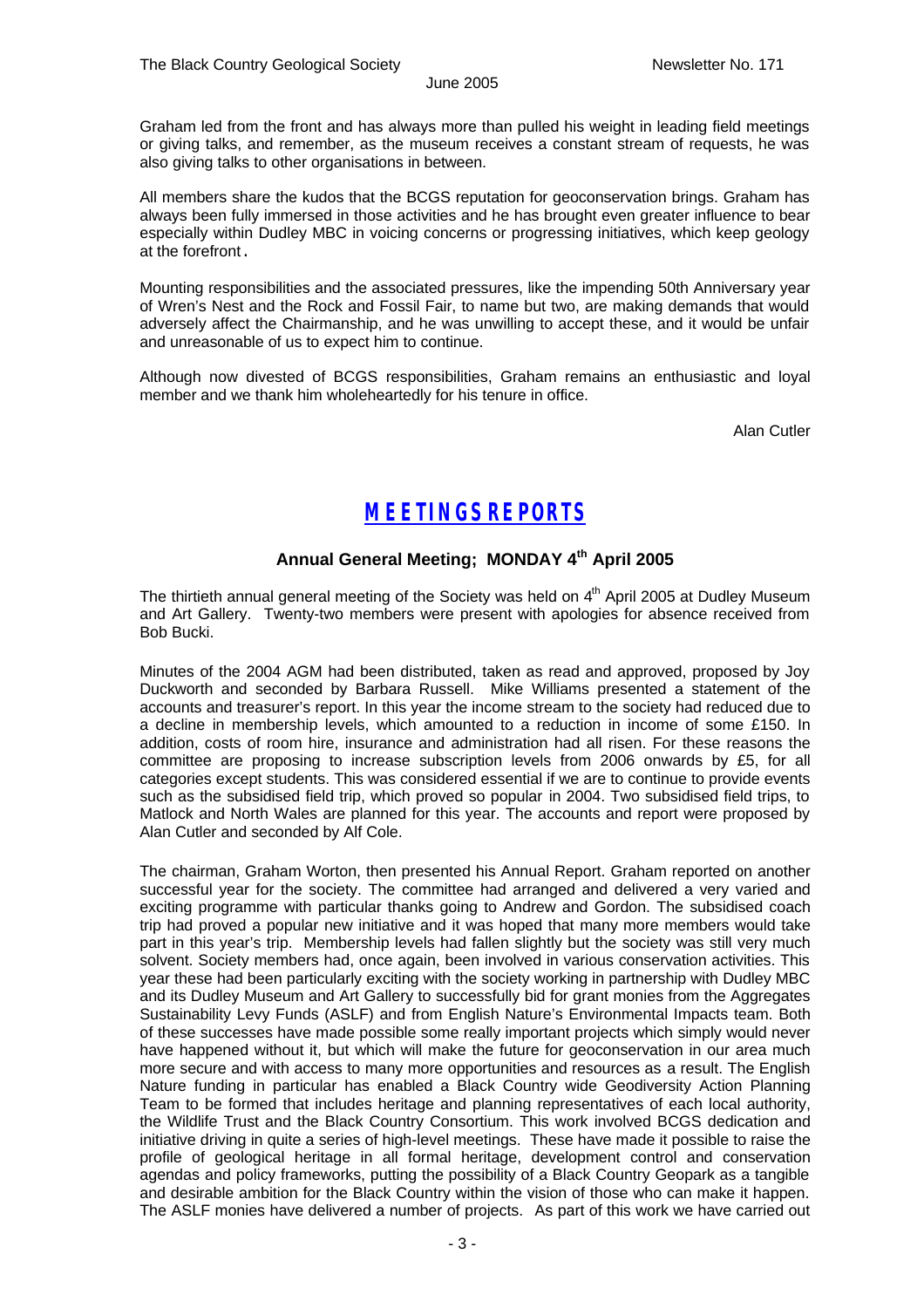a survey of aggregates sites in the Black Country (180 sites identified with priority actions for development of a selected few). This has also included the production of an audit of access issues, engineering and safety issues for one particular site - Barrow Hill (The Dudley Volcano site) and has given independent assessment of priorities for the management and use of the site. This project also allowed us to produce of a very good glossy interpretive leaflet about the site. This will be formally launched and released to coincide with the establishment of the area as a Local Nature Reserve later in the year. The society also hosted the UKRIGS conference with the museum, which was very well received, and our BCGS collection increased with donations of historic material from a few sites that are no longer accessible. The society committee responded to an outline planning application for the development proposals for Castle Hill as a consultee for matters of geological heritage. We have also been significantly involved in the planning for Wren's Nest celebrations in 2006. All in all a very exciting and busy year for the society's conservation efforts and Graham thanked all those who had contributed to these important works.

The Chairman's report was proposed by Sarah Worton and seconded by Andrew Harrison.

The following changes were made to the offices and the committee of the society. Graham Worton stood down as chairman and was replaced by Alf Cole, proposed by Barbara Russell and seconded by Sarah Worton. Bob Bucki joined the committee, proposed by Mike Williams and seconded by Andrew Rochelle. The remaining members of the committee agreed to continue in their posts and were proposed 'on-block' by Margaret Collins, seconded by Peter Parkes. The 2005 members are currently:

| Chairman:  | Alf Cole                | Vice-chairman:  | Alan Cutler     |
|------------|-------------------------|-----------------|-----------------|
| Treasurer: | Mike Williams           | Secretary:      | Sarah Worton    |
| Meetings:  | Gordon Hensman          | Field Meetings: | Andrew Rochelle |
| Members:   | Barbara Russell         | Andrew Harrison | Bob Bucki       |
| Auditor:   | <b>Martin Normanton</b> |                 |                 |

During 'Any Other Business' Adrian Collins (Chairman of West Midlands Group of the Geological Society of London (GS)) briefly highlighted that the bicentennial of the GS is in 2007 and he looked forward to working with the committee to organise some joint events in that year which will benefit both the GS and the BCGS.

Finally Mike Williams proposed a big vote of thanks on behalf of the society to our retiring chairman Graham Worton for all his hard work and commitment to the society over the last 5 years as chairman, and 21 years on the committee.

Sarah Worton

#### **The fascinating minerals of Northwest Scotland – Spencer Mather**

Most of us in the Society could be described as enthusiastic amateurs, and this is certainly the case with Spencer. However, the word amateur is a bit misleading, for this talk revealed a complete expert on minerals. We were taken on a tour of the North West Highlands where Spencer once lived, and he brought some spectacular specimens for us to look at.

The underlying rock types of the area are the Torridonian Sandstone, mostly a conglomerate; Durness Limestone and Eribol Quartzite. The structure is complex involving the Moine Thrust. The Lewisian Gneiss is also present, "containing the largest crystal of Titanite in the world". We also saw Nepheline Syenite, Brucite Marble, "they use it for road fill but it's a beautiful gemstone when cut and polished", and Serpentine.

However, it is with minerals that Spencer is most knowledgeable, Epidote, Beryl, Corundum, Sapphire, Uxinite and many others that I could not record. Also, his favourites, Garnets, many different varieties of various colours. This lecture was peppered with asides and anecdotes that made it all the more entertaining. We heard how Spencer found some garnets when walking through a graveyard when drunk, for a bet; how he panned for gold with a frying pan, and how he broke his tooth on a pearl when eating local mussels, or to be more precise, mussels, mayonnaise and whisky sauce.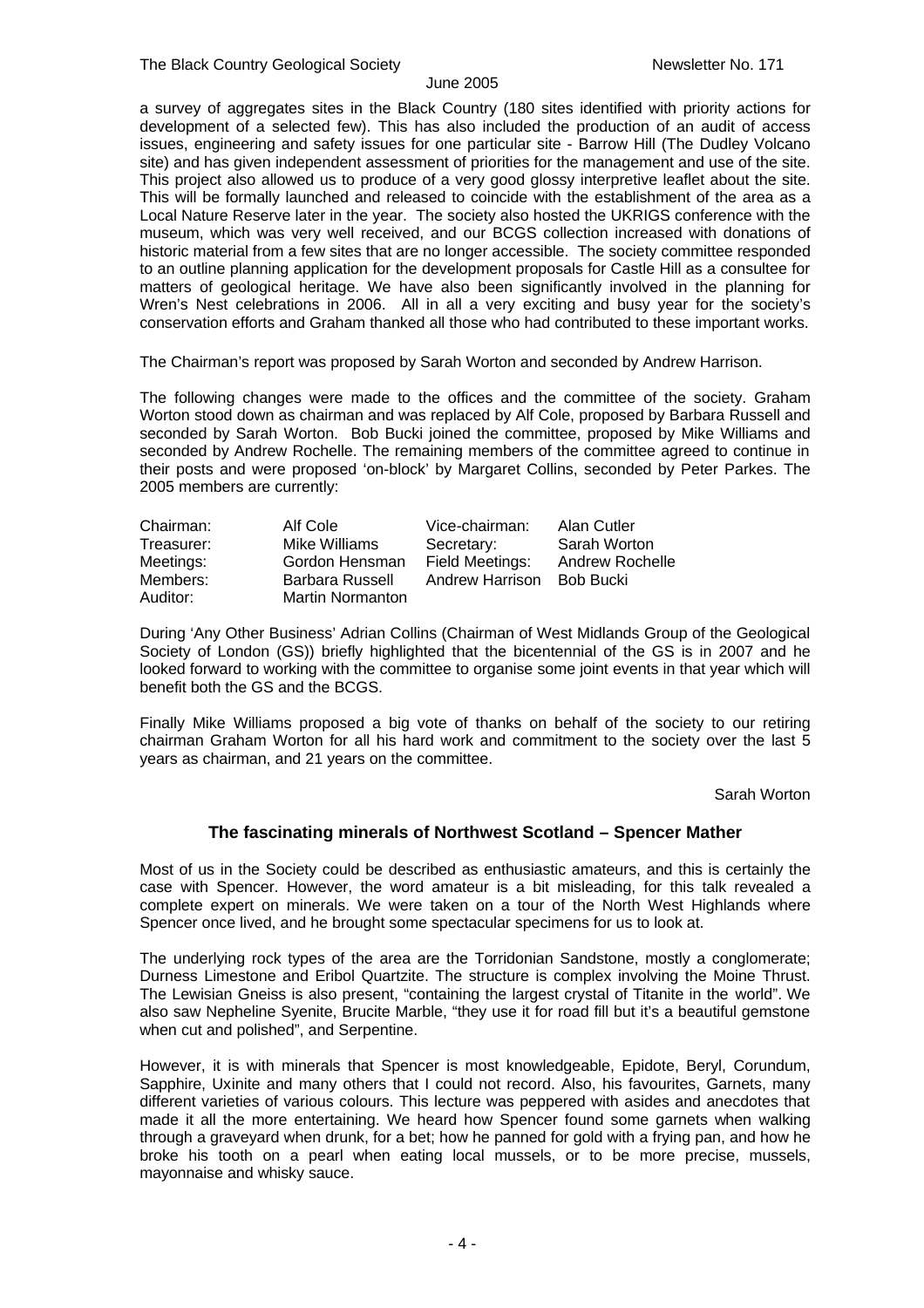The most remarkable thing is that Spencer is completely self-taught, mainly from Dana's Manual of Mineralogy, all 530 pages of it. He has used his photographic memory to build up this fantastic encyclopaedic knowledge of the mineral world. His love for travel and his enthusiasm was conveyed to us all, he ended his talk by telling us; "Don't hang about – get up there!"

Bill Groves

#### **Parys Mount; Anglesey**

Snowdonia is the nearest mountainous area to the Black Country. It really is a little compact gem of a district, and it was on the rugged cliffs and crags that several members of the successful 1950's Everest Expedition trained. Anyone who has visited Snowdonia will know how suddenly the craggy mountainous terrain appears once Betyws Coed has been passed. The effect is dramatic, despite the mountains' modest altitude. The effect they have on the climate is even more dramatic with mist, clouds and pouring rain on many days when the coastal fringe basks in bright sunshine.

One of our members, Bob Duncan, kindly arranged with the West Bromwich Climbing Club for members of the B.C.G.S. to stay for a long weekend in their hut at Plas Gwynant in May, with the main objective a visit to Parys Mountain in Anglesey. About eight or so members made the journey, some with their own mobile accommodation. Saturday saw us off to Anglesey.

Parys Mountain was the largest copper mine in the world in the  $19<sup>th</sup>$  century, and much of this was exported through the tiny port of Amlwch on the north coast. The copper ore was discovered only a few feet below the surface in 1768, about a mile and a half south of Amlwch. The ores were quarried at first, and then later mined.

The mines also produced rock sulphur to make gunpowder, and yellow ochre to make paint. Imported into the quarry and mine complex was scrap iron to precipitate the copper from the waters that seeped from the underground, and thousands of tons of coal were imported to fire the smelters.

Miraculously the weather was mainly sunny and fine when we were conducted around the huge surface workings. We can now all claim to have stood on a "black smoker" – admittedly at the bottom of a large hole in the ground rather than the bottom of the ocean, and not exactly in its active phase, which took place over 400 million years ago! However, it's not something one can do every day!

I can thoroughly recommend field trips such as this. As much for the "bonding" which occurs as the geology. I look forward to the next one.

Gordon Hensman

*There will other reports of this superb trip in the August Newsletter.*

#### **Global Mass Extinctions: Volcanism vs Impacts & Barrow Hill - the Dudley volcano**

**MONDAY FEBRUARY 28th 2005** Lecture: 'Global Mass Extinctions: Volcanism vs Impacts' by Prof A.D. Saunders, Geology Department, University of Leicester and 'The Dudley Volcano, Barrow Hill' by Graham Worton, Keeper of Geology, Dudley Museum and Art Gallery.

A slight technical hitch on the night meant that Professor Saunders gave a slightly shorter talk than intended. As a result Graham Worton stepped in to follow up Professor Saunders' talk with one about the Dudley Volcano, Barrow Hill.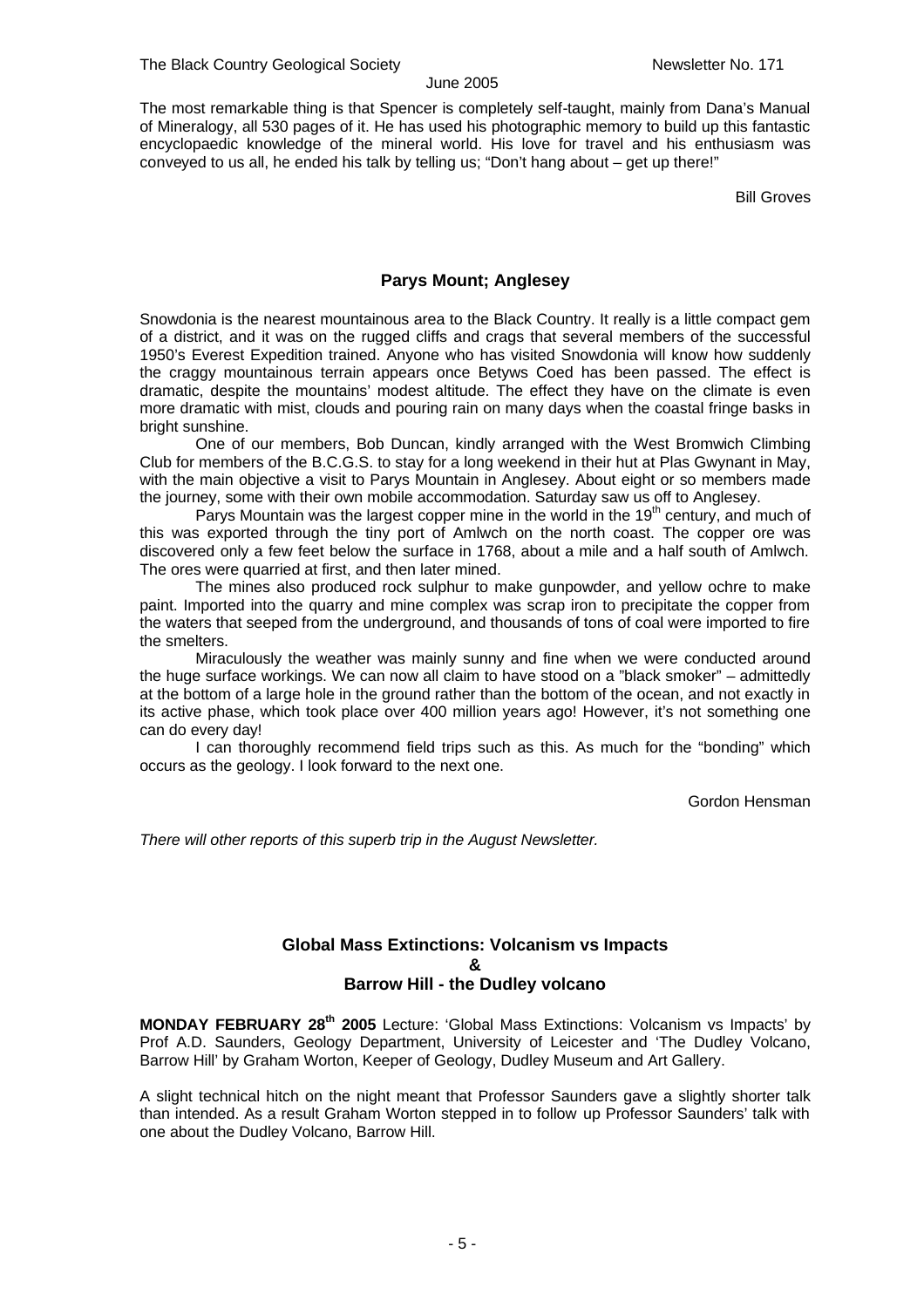#### **Global Mass Extinctions: Volcanism vs Impacts**

#### INTRODUCTION

Professor Saunders' talk centred around the increasingly popular view that the eruption of flood basalts, such as those in Siberia and the Deccan Traps, play a much bigger role in global mass extinction than has been attributed. Since 1980 this view has been largely 'kidnapped' by the theory of bolide impact, especially since the discovery of a large crater at the Yucatan Peninsular in America in 1991. The duration of global mass extinction events is unknown because current resolution techniques are insufficient to resolve time frames of tens, hundreds or thousands of years.

From the Geological Record a total of five global mass extinction events have been identified the largest of which occurred in the Permo-Triassic and at the end of the Cretaceous. The Geological Record also indicates that on average bolide impacts have occurred every 13 million years whilst flood basalt eruptions have occurred every 20 million years. These figures are too frequent to account for the small number of global mass extinction events recorded. So what could the likely cause be?

#### LIKELY SMOKING GUNS

Professor Saunders went on to explain the evidence and current popular views surrounding the causes of global mass extinctions especially those concerned with the Permo-Triassic and Late Cretaceous events.

Strong correlations exist between the timing of major volcanic events and the timing of mass extinction events. Studies of the Siberian flood basalts, erupted between the Carboniferous and the Triassic, indicate that these were erupted within 1000 to 2000 years of the Permo-Triassic mass extinction event. Similarly the Deccan Traps in India were erupted between the Cretaceous and the Eocene, which coincides with the mass extinction event at the end of the Cretaceous, 65 million years ago.

Fossils encountered above the K/T boundary, at the Yucatan Peninsular, suggest that this event may not be responsible for the Cretaceous mass extinction event. This has fuelled the argument for volcanic activity playing as an important role as bolide impacts.

Flood basalt eruptions release very large volumes of carbon dioxide into the atmosphere, which results in global warming. The carbon dioxide generally results from the breakdown of carbonate rich rocks within the mantle. The oceans act as a good buffer to carbon dioxide levels, absorbing most of it and trapping it as calcium carbonate in animal skeletons, shells and limestone deposits.

Volcanic eruptions and bolide impacts both release large volumes of dust, ash and sulphur dioxide into the atmosphere, which results in global cooling and the archetypal 'Nuclear Winter'. This in turn influences the life cycle of plants, which will absorb less carbon dioxide from the atmosphere. However, sulphur dioxide does not travel far, from its source, and only lasts a matter of days in the atmosphere before it is washed out by rain.

Recently the release of carbon dioxide and methane from gas hydrate deposits on the ocean floor has been proposed as a potential cause of climate change which bought about the Permo-Triassic mass extinction some 200 / 250 million years ago.

Carbon dioxide and sulphur dioxide can also have the affect of increasing the pH value of seawater making it more acidic. However, very large volumes of carbon dioxide and sulphur dioxide are required to cause any real harm and it would be the micro-organisms that would most likely be affected first.

#### **CONCLUSIONS**

Today the cause of past global mass extinctions is commonly viewed as the result of events such as the eruption of the Siberian Plateau Basalts and the Deccan Traps in India, and not only bolide impacts. Many geologists now believe that by the Late Cretaceous the Dinosaurs were already dying out. This was a result of climatic change due to massive volcanic activity followed by the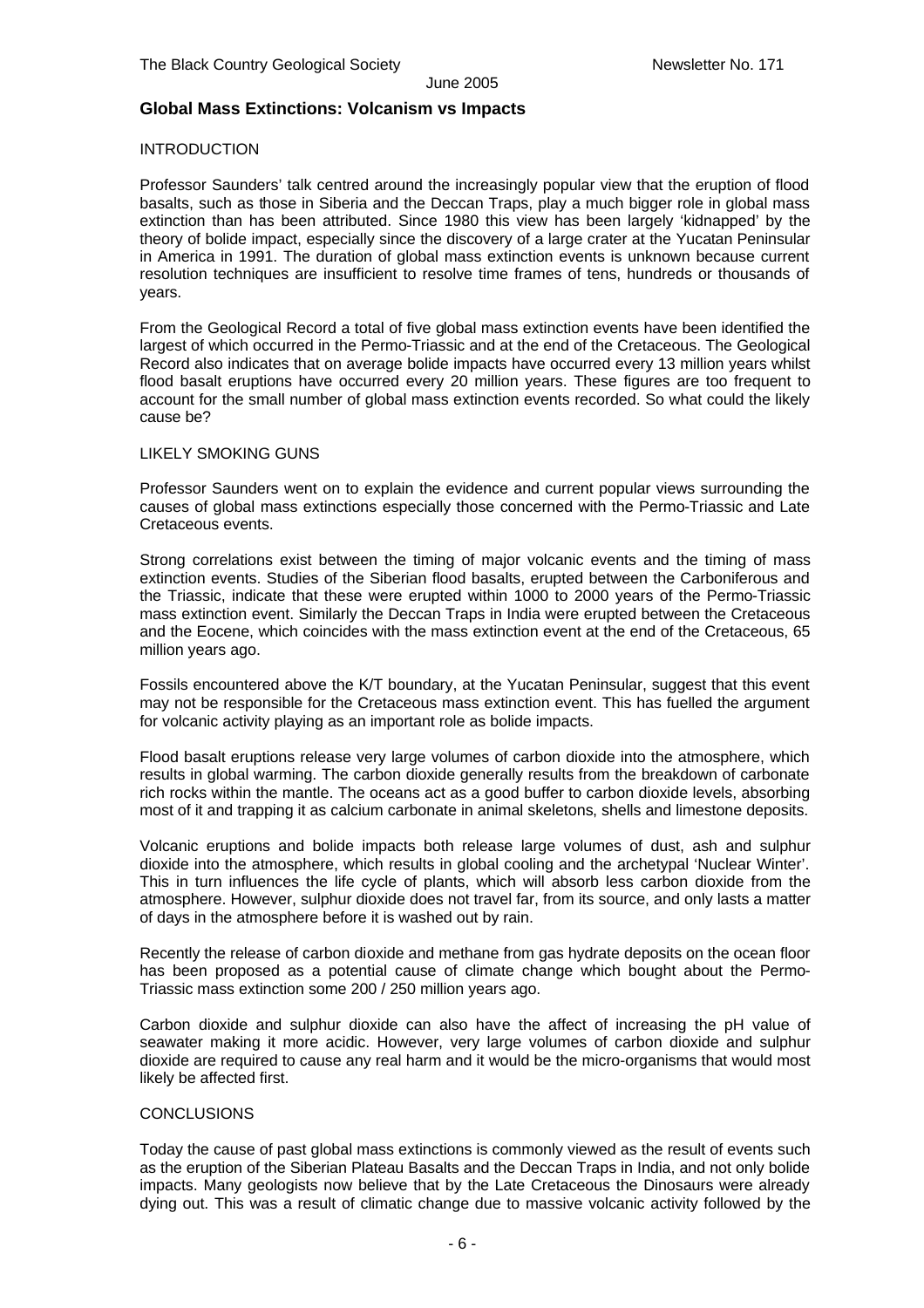bolide impact at the Yucatan Peninsular which acted as a 'double whammy' that finish the Dinosaurs off.

Could this have been the case 200 / 250 million years ago during the Permo-Triassic extinction event? It is believed possible and would fit with the more modern popular belief that global mass extinctions are not the cause of just one incident or another but the result of a series of catastrophic events.

#### **Barrow Hill and Tansey Green clay pit – The Dudley Volcano**

Following on from Professor Saunders' talk, a short account was given by Graham Worton of a volcano much closer to home. Graham started his talk by introducing some basic terms and phrases to explain what volcanoes are, where they occur and how they form.

Volcanoes occur anywhere on the Earth's surface where gases feed vents in the crust and molten magma rises to the surface from beneath. For example where the crust is being actively pulled apart fissure eruptions classically result. The word 'Volcano' originates from the Roman God of Fire Vulcan and the igneous rocks that form from the molten magma are derived from the Greek word 'Ignis' meaning fire. Today Mexico, Hawaii, Tonga and Samoa are typical of volcanically active places where fire god legends and volcanic myths can be found.

The Barrow Hill volcano and the Tansey Green clay pit are situated to the west of Rowley Regis near to Dudley in the Black Country. Barrow Hill represents a magma chamber from which olivine rich basalt was intruded in to local country rocks, along localised faults, fractures, during the Carboniferous. Typical temperatures of the basaltic lava coming from the magma chamber would have reached around 1100 to 1250 °C, which would have been rapidly cooled by the wet sediments of the surrounding country rocks.

Approximately 370 million years ago, during the early Carboniferous, England was landlocked and formed part of the Laurasian Continent close to the equator. The climate of this time was one of tropical swamps, mires and coal seams into which the Barrow Hill basaltic lava was intruded from approximately 80m depth. As Laurasia drifted northwards on the Euro-American Plate rifting resulted in localised faulting and fracturing along which the Barrow Hill basaltic lava could migrate. The continued migration northwards, of Laurasia, also resulted in the tropical swamps and mires of the Carboniferous drying up, as the climate warmed, to be replaced by mudflats and lakes where Mercia Mudstone was deposited, during the Permian, and into which the Barrow Hill basaltic lavas continued to intrude.

Today around Barrow Hill sheets of basaltic magma can be seen running within old coal seams and volcanic deposits can be seen surrounding Barrow Hill itself. Conifers that once flanked the slopes of the volcano have been found preserved, through the process of silicification, from falling and flowing hot ashes. The oldest and most anatomically complete conifers have been encountered in the Tansey Green clay pit that lies close to Barrow Hill.

Andrew Harrison

### *OTHER NEWS*

It was with great relish, that a female palaeontology lecturer, told a group of predominately male students, of which I was one, that mature ammonites often occur in two sizes, and that the larger is likely to be the female, and the smaller, more 'puny' form is the male. It was a novel way to introduce the topic of *sexual dimorphism.* It means that if you saw a male and female lion, or mallards for the first time, on looks you may decide that they are different species. With fossils, knowing little of their sexual habits, we decide species on their morphology, and many that are given different specific names may in fact be the male and female of the same species. Obvious differences are usually preserved in soft and not hard tissue.

Some researchers have proposed the Dinosaurs may show differences in skeleton shape or ornamentation on the head according to their sex, but this has never been proved. However, a recent study of bone tissue from the back leg of *Tyrannosaurus rex* has found layers of *medullary bone.* This tissue is rich in calcium with many small blood vessels, and it is also found in some modern birds such as ostriches and emus. It is a ready source of calcium, only found in females, and it can be quickly released to form eggshell. This is significant for two reasons, not only does it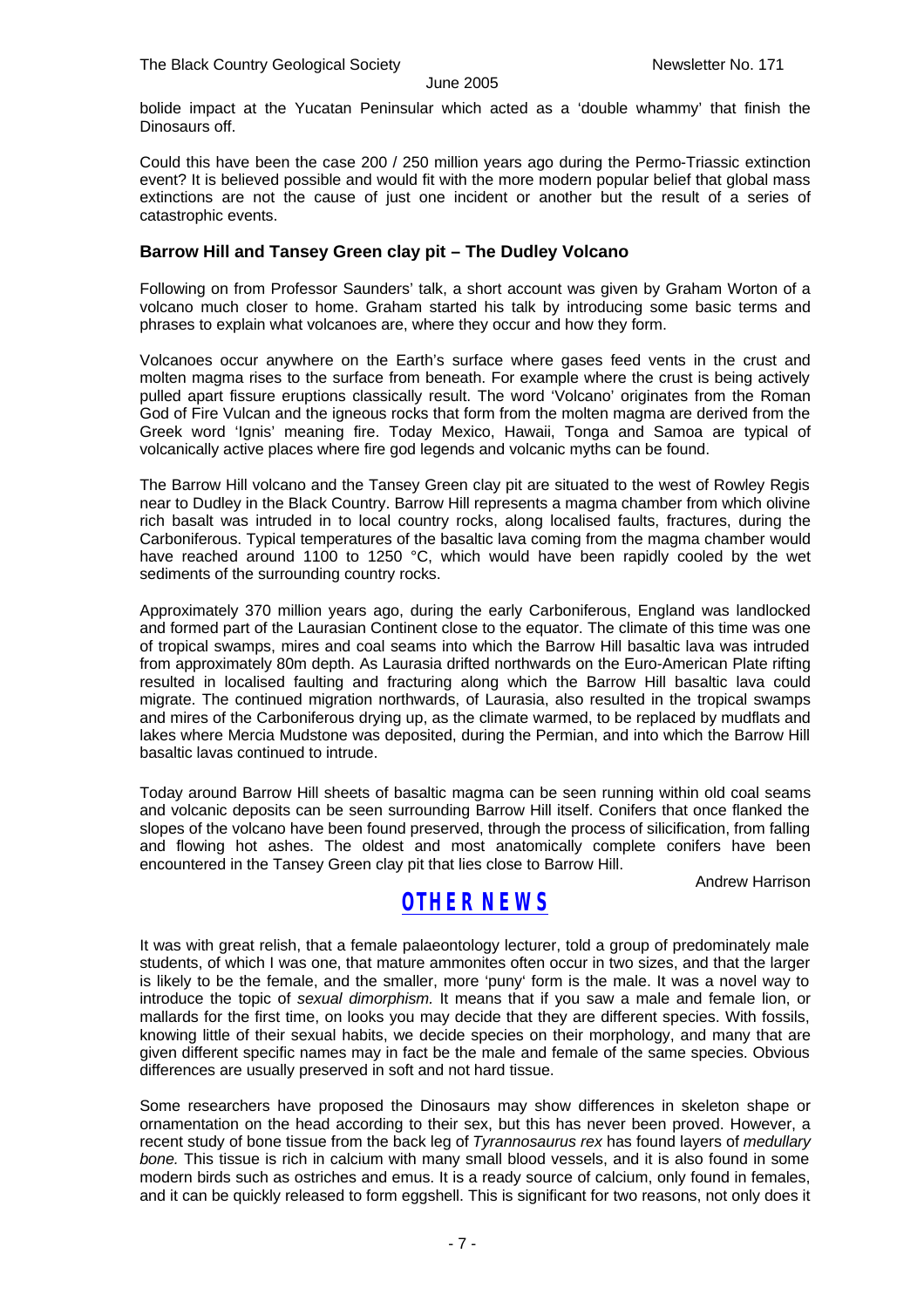indicate the likely sex of the fossil but it strengthens the evolutionary link between dinosaurs and birds.

Another recent study has investigated the possible sex of fossils, and this time closer to home in that it looks at trilobites. To be precise, it is of one particular trilobite, *Walliserops trifurcates,* a



Devonian form that has many horns including a long one at the front with three prongs, rather like a trident. What was its purpose? Protection, a swimming aid, camouflage or a sensory feeler have all been suggested, but it now seems likely that it was a form of male adornment used in fighting over access to the female. The analogy is with modern beetles that use their horns in the same way. Many other horned trilobites may use them in a similar fashion. However, you can make up your own mind as in the Dudley Unearthed gallery of Dudley

Museum is a trilobite display with many bizarre forms, including *Walliserops.* You may have a better idea.

References:

- ß BBC news website, follow links to science and nature. (dinosaur)
- ß *Science* (vol 308, p 1456) (dinosaur)
- ß *New Scientist* Vol 186 No 2501, 28th May 2005, p 16 (trilobite)

Bill Groves

### *WREN'S NEST PHOTOGRAPHIC COMPETITION*

2006 is the 50<sup>th</sup> anniversary of the Wren's Nest being a geological National Nature Reserve. As part of the celebrations a commemorative calendar is being produced and there is a competition to identify suitable photographs. The subject is "Wren's Nest Through the Seasons" If you are a photographer, however amateur, why not take part. Professional photographers cannot enter. You can submit up to four photographs, colour or black and white, as a print, slide or on CD. The closing date is 31st August 2005 and entries should be sent to *Kevin Clements, Countryside Manager, Dudley MBC, Culture and Community Services, Blowers Green Road, Dudley. DY2 8UZ.* Full details can be found on www.discoverdudley.org.uk/attractions\_park.asp

### *MEMBERS'EVENING 2004*

Although it was originally planned to put all the presentations of this pleasant evening into a separate document, we are now putting them in Newsletters throughout the coming months. This edition we summarise *Graham Worton's* view of recent developments in Dudley generally, and the museum in particular.

In the past year we have reopened the downstairs geological gallery after major structural work following an attack of wood rot. The UnEarthed Gallery was first time that we had ever built a whole gallery and designed everything within it ourselves, with the first ever use of DVD and Surround Sound Technology, the first steps in interpretative film making. Ultimately it was a fantastic team effort, with consultation on everything; even the colour scheme. Many members of the Society were voluntary members of this team, as were A-level geology students. It was a unique occasion in the life of the museum and it showed just what we could achieve ourselves.

With the opening of the 'Dudley UnEarthed' gallery, we now have more of the museum's collections on display than ever before, and members of the society have also participated in other geological heritage projects. The plans for the Seven Sisters Caverns at the Wren's Nest National Nature Reserve are well known, and form part of the DVD presentation in the UnEarthed exhibition. Stabilisation of the Upper Gallery is under way and plans are afoot to realise the full geotourism potential of the site. Dudley hosted the Annual Conference of UKRIGS (Regionally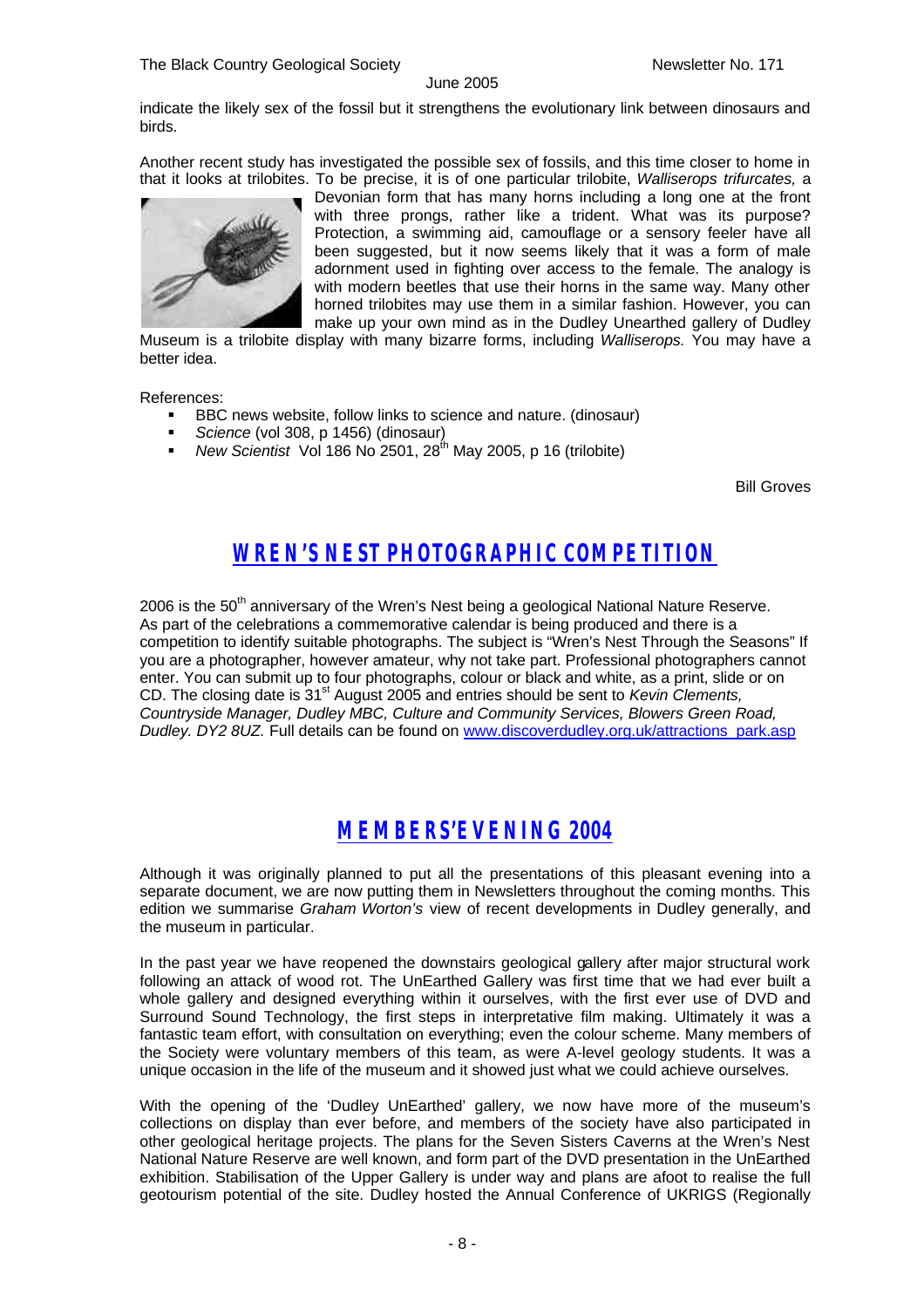important geological sites) and plans are near completion for the Barrow Hill Trail, at Pensnett, site of the 'Dudley volcano'. There will be a descriptive leaflet and guide, with a map of this important and interesting area.

Dudley and the Black Country have a unique Earth Heritage that should be recognised by a wider audience. The society and its members play an important role in working to realise these ambitions, and we can be proud of these efforts.

Graham Worton

### *GEOBABBLE*

*CYCLOTHEM* is a well-known and common term in geology. Cyclicity, that is the same situation reoccurring over time, is a common feature whether you are looking at small-scale repetitions in sediments or the bigger picture of climate change and Milankovich cycles. However, if we stay with sediments, and particularly with the Coal Measures of the Black Country, a *cyclothem* is a single sequence of rocks that are repeated in a cyclic way.



Typically, the sequence will start with a marine band or sandstone, to be followed by shale or fireclay and ending up with a coal seam. This represents a shallowing of the water, and has traditionally been interpreted in various ways. Perhaps a delta building out and then switching, or river avulsion – a sudden switching of the channel, or the land could have been raised and lowered tectonically, or the climate was erratic, or the source of sediment supply could have changed, or…………... Here was a geological phenomena waiting for an overarching explanation, and it came towards the end of the last century.

The Carboniferous was a period of 'ice-house' conditions with ice caps over Gondwanaland in the southern hemisphere. Temperatures would not have been completely uniform and when it gets colder the ice builds up slowly, but in warmer intervals the ice melts more rapidly. This affects the worldwide sea level – eustatic sea level. These frequent sea level changes

of low amplitude are reflected in our Coal Measure *cyclothems.*

The modern study of these sequences has led to a new appreciation of the significance of these deposits, especially when the drop in sea level leads to a pause in sedimentation and an unconformity. These unconformities are the boundaries of *sequences* and can be recognised seismically, and this has resulted in the important study of *SEQUENCE STRATIGRAPHY,* but that might be a future GEOBABBLE.

As a footnote, when I was a student, I was frequently admonished for spelling cyclothem as *cyclotherm,* a slip of the pen, so I was pleased to find that when I looked it up in 'The Macmillan Encyclopedia', the same spelling mistake had been made – twice!

Image is from website of Huddersfield Geology Group: www.huddersfieldgeology.supanet.com

Bill Groves